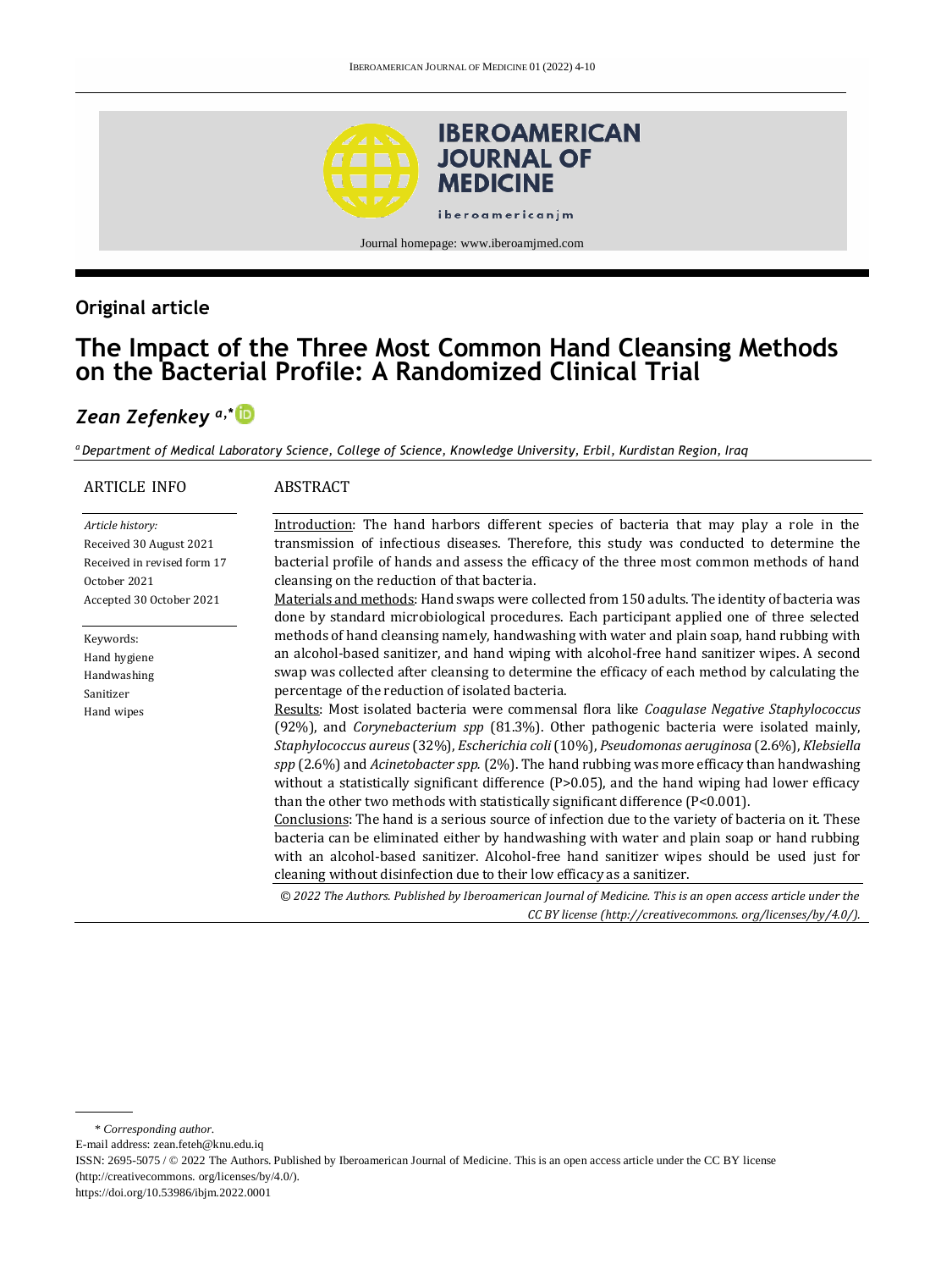### **El impacto de los tres métodos de limpieza de manos más comunes en el perfil bacteriano: un ensayo clínico aleatorizado**

| <b>INFO. ARTÍCULO</b>                                                                                                          | <b>RESUMEN</b>                                                                                                                                                                                                                                                                                                                                                                                                                                                                                                                                                                                                                     |
|--------------------------------------------------------------------------------------------------------------------------------|------------------------------------------------------------------------------------------------------------------------------------------------------------------------------------------------------------------------------------------------------------------------------------------------------------------------------------------------------------------------------------------------------------------------------------------------------------------------------------------------------------------------------------------------------------------------------------------------------------------------------------|
| Historia del artículo:<br>Recibido 30 Agosto 2021<br>Recibido en forma revisada<br>17 Octubre 2021<br>Aceptado 30 Octubre 2021 | Introducción: La mano alberga diferentes especies de bacterias que pueden jugar un papel en la<br>transmisión de enfermedades infecciosas. Este estudio se realizó para determinar el perfil<br>bacteriano de las manos y evaluar la eficacia de los tres métodos más comunes de limpieza de<br>manos en la reducción de esa bacteria.<br>Materiales y métodos: Se recolectaron información de las manos de 150 adultos. La identidad de                                                                                                                                                                                           |
| Palabras clave:<br>Higiene de manos<br>Lavado de manos<br>Desinfectante<br>Toallitas para manos                                | las bacterias se realizó mediante procedimientos microbiológicos estándar. Cada participante<br>aplicó uno de los tres métodos seleccionados de limpieza de manos, a saber: lavarse las manos<br>con agua y jabón común, frotarse las manos con un desinfectante a base de alcohol y limpiarse<br>las manos con toallitas desinfectantes para manos sin alcohol. Se recogió una segunda muestra<br>después de la limpieza para determinar la eficacia de cada método calculando el porcentaje de<br>reducción de bacterias aisladas.                                                                                               |
|                                                                                                                                | Resultados: La mayoría de las bacterias aisladas fueron flora comensal como Staphylococcus<br>Coagulasa Negativo (92%) y Corynebacterium spp (81,3%). Se aislaron otras bacterias patógenas<br>principalmente, Staphylococcus aureus (32%), Escherichia coli (10%), Pseudomonas aeruginosa<br>(2,6%), Klebsiella spp (2,6%) y Acinetobacter spp. (2%). Frotar las manos fue más eficaz que<br>lavarse las manos sin una diferencia estadísticamente significativa (P> 0,05), y la limpieza de las<br>manos tuvo una eficacia menor que los otros dos métodos con una diferencia estadísticamente<br>significativa ( $P < 0.001$ ). |
|                                                                                                                                | Conclusiones: La mano es una fuente grave de infección debido a la variedad de bacterias que<br>contiene. Estas bacterias pueden eliminarse lavándose las manos con agua y jabón común o<br>frotándose las manos con un desinfectante a base de alcohol. Las toallitas desinfectantes para<br>manos sin alcohol deben usarse solo para limpiar sin desinfectar debido a su baja eficacia como<br>desinfectantes.                                                                                                                                                                                                                   |
|                                                                                                                                | © 2022 Los Autores. Publicado por Iberoamerican Journal of Medicine. Éste es un artículo en acceso abierto<br>bajo licencia CC BY (http://creativecommons.org/licenses/by/4.0/).                                                                                                                                                                                                                                                                                                                                                                                                                                                   |
|                                                                                                                                | HOW TO CITE THIS ARTICLE: Zefenkey Z. The Impact of the Three Most Common Hand Celansing Methods on the Bacterial                                                                                                                                                                                                                                                                                                                                                                                                                                                                                                                  |

Profile: A Randomized Clinical Trial. Iberoam J Med. 2022;4(1):4-10. doi[: 10.53986/ibjm.2022.0001.](https://doi.org/10.53986/ibjm.2022.0001)

### **1. INTRODUCTION**

The skin is one of the most human-associated microbial habitat; it has a huge number of bacteria that have an important impact on our health, about  $1 \times 10^7$  bacteria/cm<sup>2</sup> of the skin surface [1]. Exposure to external conditions and the effect of intrinsic factors make the skin a dynamic environment alter continuously its bacterial profile.

In 1847, Dr. Ignaz Semmelweis highlighted the importance of handwashing in decreasing puerperal fever cases [2]. Since then, many studies have pointed out the efficacy of handwashing in reducing other infections especially gastrointestinal and respiratory infections [3], due to the ability of handwashing in reducing the transmission by eliminating potential organisms and by washing off the dirt that could harbor some nutrients essential for the survival of these microorganisms for a longer time. World Health Organization (WHO) and the United Nations (UN) declared 15 October as the Global Handwashing Day to address the

issue of the importance of improving hand hygiene performance [4]. Despite many procedures and measures, poor hand hygiene practice has been reported in many communities including students, doctors, and nurses across the world [5]. Availability of facilities is the key issue that makes handwashing practicing more applicable and efficient, such as the availability of water and soap. Therefore, finding alternative cleansing methods characterized by ease, efficacy, and availability is an urgent need especially in countries that have a long history of endemic infections.

Alcohol-based sanitizer is the most common way that was introduced to substitute handwashing using soap and water to prevent the transmission of microorganisms and decrease the healthcare burden, a range of various concentrations and forms of delivery are available. Recent studies have found better compliance in hand cleansing after the introduction of hand rubbing as an alternative method [6]. Hand sanitizer wipes are also an alternative method of handwashing, they are available with different antiseptic ingredients, and the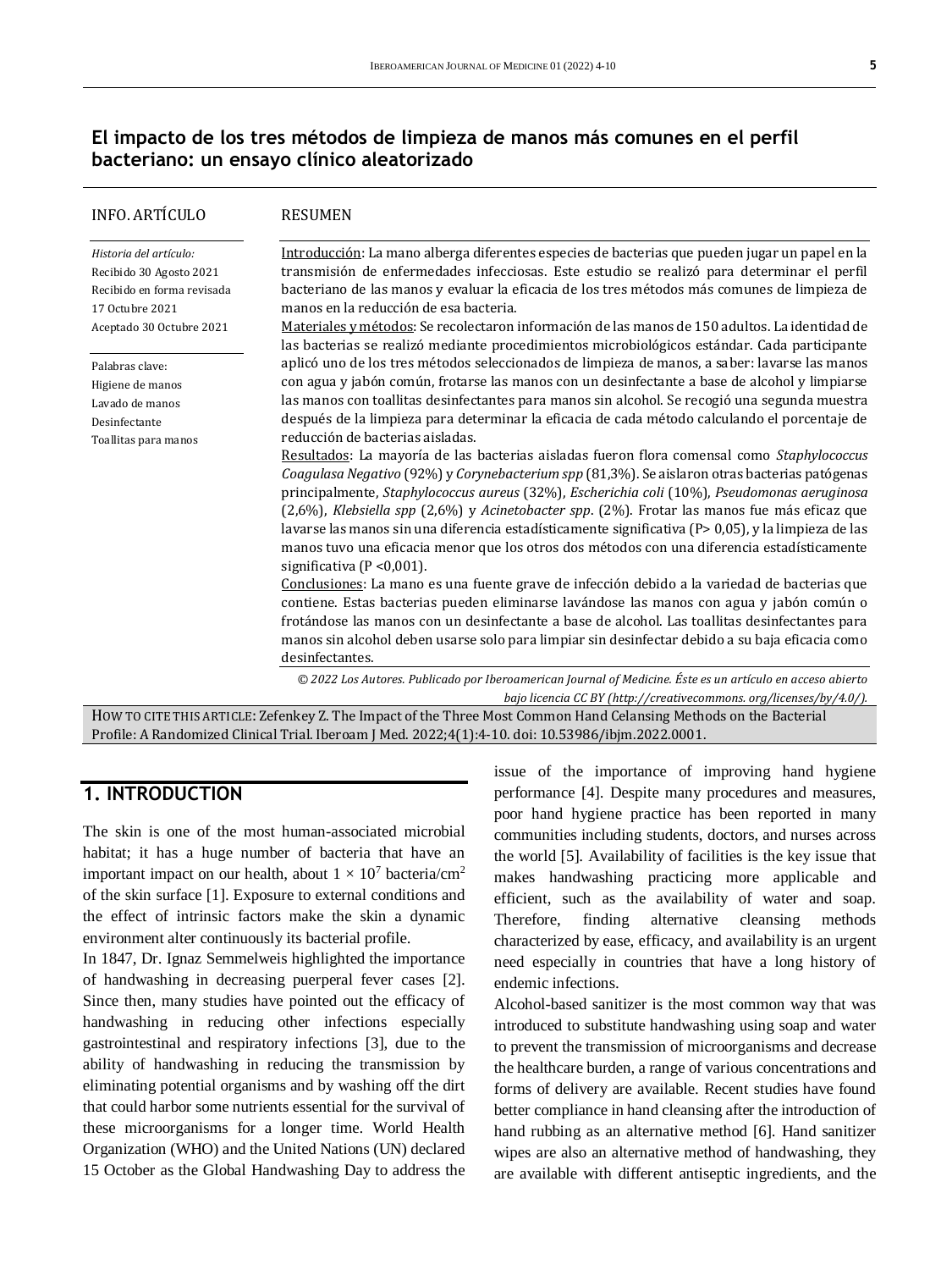most common one is benzalkonium chloride [7]. The ease of using them and their distinctive ability to clean makes many people depend on it on a large scale especially in the childhood period.

This study aimed to identify the bacterial profile of the hand and how it is affected by three common methods of hand cleansing in the community namely, handwashing with plain soap and water, hand rubbing with an alcohol-based sanitizer, and hand wiping with alcohol-free hand sanitizer wipes.

### **2. MATERIALS AND METHODS**

#### **2.1. STUDY DESIGN AND THE SUBJECTS**

The study was a prospective randomized clinical trial, which was done among university students in Kurdistan Region-Iraq between November 2020 and March 2021. The study was committed to the blinded analysis of results to identify the bacterial profile of the hand and assess the efficacy of hand cleansing methods.

Potential participants who aged more than 18 years who approved to engage in the study were recruited. Any having acute or chronic lesion related to the skin and/ or nails were excluded.

All participants in the study approved the involvement in the study after they were informed about the aim and the protocol of the experiment, with confirmation that all data would be treated confidentially. The study was approved by the university Ethics Committee and according to Helsinki ethical principles declaration.

#### **2.2. SAMPLES COLLECTION**

The dominant hand was swept by the sterile normal saline dunked cotton swab, the sweeping began from the flexor side of the palm towards the five fingers and ended with the dorsal side. After hand cleaning a second sample was collected exactly like the first one, taking into account not to dry the hand after washing with any drier. The swabs were transported to the laboratory within two hours. At the lab, the swaps were inoculated on blood agar and MacConkey agar using standard streak plate procedure. The plates were incubated at 35°C for 24 hours. The identification was done by standard microbiological procedures, which include colony morphology, gram stain, and biochemical tests [8]. The examination of cultures and reporting the results were done without knowing which hand cleansing method was used.

#### **2.3. HAND CLEANSING METHODS**

Three methods of hand cleansing were chosen according to the popularity of their use in the community. The first method was handwashing with water and plain soap, hands were washed with soap for 20 seconds following the handwashing guidelines recommended by the Centers of Disease Control and Prevention, and then hands were rinsed thoroughly for 20 seconds under running water. The second method was hand rubbing with an alcohol-based sanitizer, the concentration of alcohol was 70% which is the most available concentration in the market, the pump of sanitizer added 2 ml in the palm of one hand that is enough to keep hands wet for 20 seconds that is the time of rubbing. The third method was hand wiping with alcohol-free hand sanitizer wipes. We chose hand wipes that contain benzalkonium chloride as antiseptic because it is the most common one in the market, and the duration of wiping was 20 seconds.

### **3. RESULTS**

The current study included 150 adults, and the organisms which were isolated before cleaning were: *Coagulase-Negative Staphylococci (CoNS)* (92%), *Corynebacterium spp.* (81.3%), *Staphylococcus aureus* (32%), *Bacillus spp*. (23.3%), *Escherichia coli* (10%), *Enterococcus spp.* (4.6%), *Pseudomonas aeruginosa* (2.6%), *Klebsiella spp.* (2.6 %), and *Acinetobacter spp* (2%), whereas 8% were sterile.

The participants were divided into three groups and each group has 50 participants. The first group washed their hands with water and plain soap, the second group applied hand rubbing with an alcohol-based sanitizer for cleaning, and the third group applied hand wiping with alcohol-free hand sanitizer wipes, the results of isolated bacteria before and after the cleansing of the three groups are shown in Figure 1, Figure 2, and Figure 3 respectively.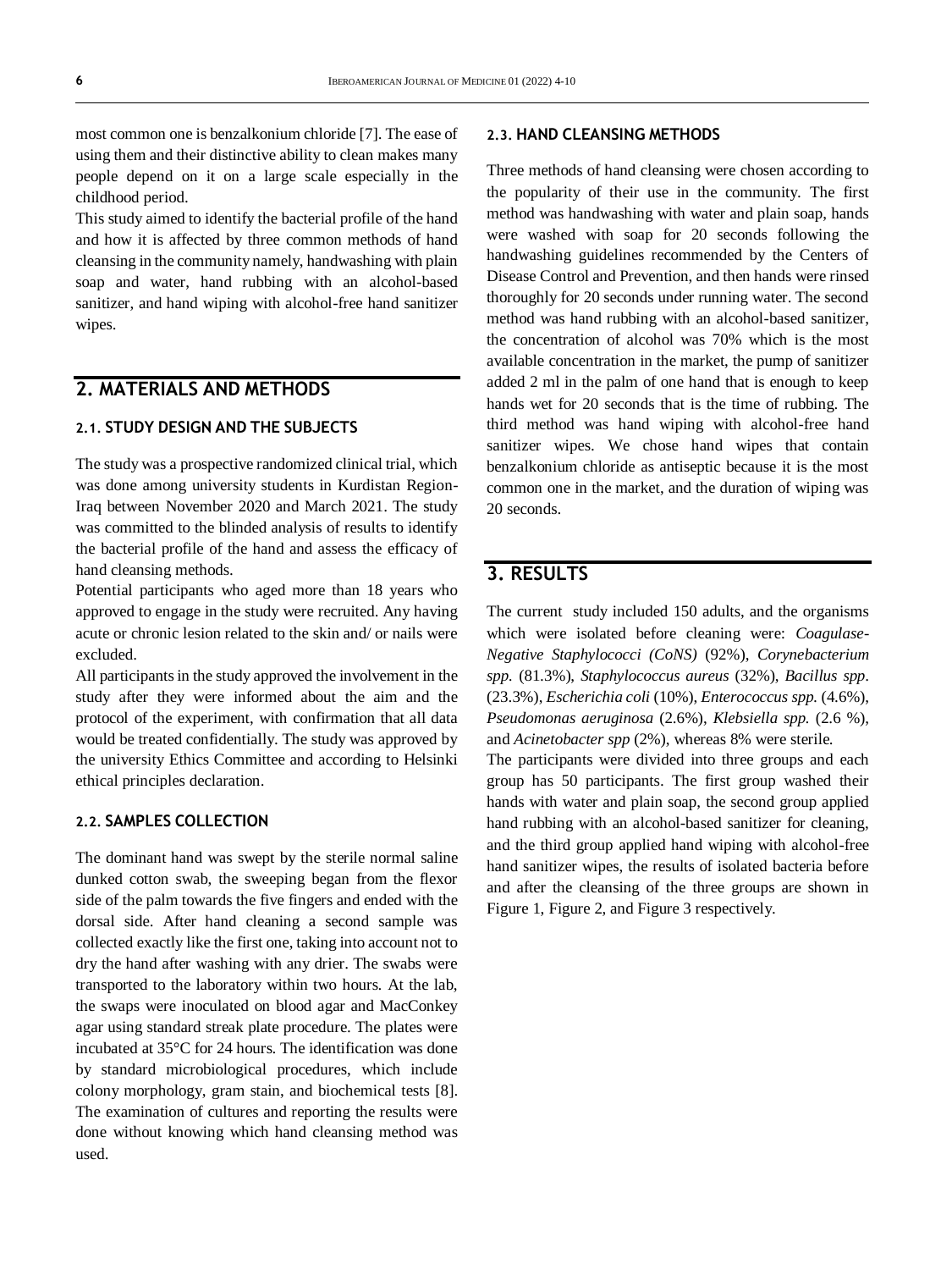| Table 1: The comparison between the results of hand washing with water and plain soap and hand rubbing with alcohol-based<br>sanitizer |                                  |                         |                                            |                      |         |
|----------------------------------------------------------------------------------------------------------------------------------------|----------------------------------|-------------------------|--------------------------------------------|----------------------|---------|
| <b>Bacteria</b>                                                                                                                        | Water and plain soap<br>$(n=50)$ |                         | <b>Alcohol-based sanitizer</b><br>$(n=50)$ |                      | P value |
|                                                                                                                                        | <b>Before</b><br>$n$ (%)         | <b>After</b><br>$n$ (%) | <b>Before</b><br>$n$ (%)                   | <b>After</b><br>n(%) |         |
| CoNS                                                                                                                                   | 44 (88%)                         | 11(22%)                 | 49 (98%)                                   | 9(18%)               | 0.1     |
| Corynebacterium spp.                                                                                                                   | 40 (80%)                         | 11(22%)                 | 38 (76%)                                   | 8(16%)               | 0.08    |
| Staphylococcus aureus                                                                                                                  | 16 (32%)                         | 2(4%)                   | 17 (34%)                                   | $0(0\%)$             | 0.09    |
| <b>Bacillus</b> spp.                                                                                                                   | 14 (28%)                         | 2(4%)                   | 11(22%)                                    | 2(4%)                | 0.5     |
| Escherichia coli                                                                                                                       | $5(10\%)$                        | $1(2\%)$                | 6(12%)                                     | $1(2\%)$             | 0.2     |
| Enterococcus spp.                                                                                                                      | 2(4%)                            | $0(0\%)$                | 3(6%)                                      | $0(0\%)$             | 0.1     |
| Pseudomonas aeruginosa                                                                                                                 | 2(4%)                            | $0(0\%)$                | 1(2%)                                      | $0(0\%)$             | 0.2     |
| Klebsiella spp.                                                                                                                        | 2(4%)                            | $0(0\%)$                | 2(4%)                                      | $0(0\%)$             | 0.1     |
| Acinetobacter                                                                                                                          | $1(2\%)$                         | $0(0\%)$                | 2(4%)                                      | $0(0\%)$             | 0.1     |

*CoNS: Coagulase-negative staphylococci. P value according to one-way ANOVA was > 0.05 for all genera, which indicates no statistically significant difference between both methods*



*Figure 1: Distribution of isolated bacteria before and after handwashing with water and plain soap. Grey colour summarize the results prior the intervention. Orange shows the results after the intervention. CoNS: Coagulase-negative staphylococci.*



*Figure 2: Distribution of isolated bacteria before and after hand rubbing with alcohol-based sanitizer. Grey colour summarize the results prior the intervention. Orange shows the results after the intervention. CoNS: Coagulase-negative staphylococci.*





Although the efficacy of alcohol-based sanitizer was higher than handwashing with water and plain soap, there was not a statistically significant difference between both methods  $(P > 0.05)$  according to one-way ANOVA analysis (Table 1). Whereas hand wiping with alcohol-free hand sanitizer wipes has considerably lower efficacy than the other two methods (handwashing and hand rubbing) with a statistically significant difference ( $P < 0.05$ ) (Table 2, Table 3).

### **4. DISCUSSION**

The current study showed that the most common bacteria on the hands were *Coagulase Negative Staphylococcus (CoNS)* (92%), and *Corynebacterium spp* (81.3%) which are considered commensal flora. However, these bacteria are opportunistic pathogens, as they inhabit the skin and mucous membranes of healthy people and turn into pathogens mainly for predisposed patients [9]. Many studies are consistent with our results [10, 11]. *S. aureus* was isolated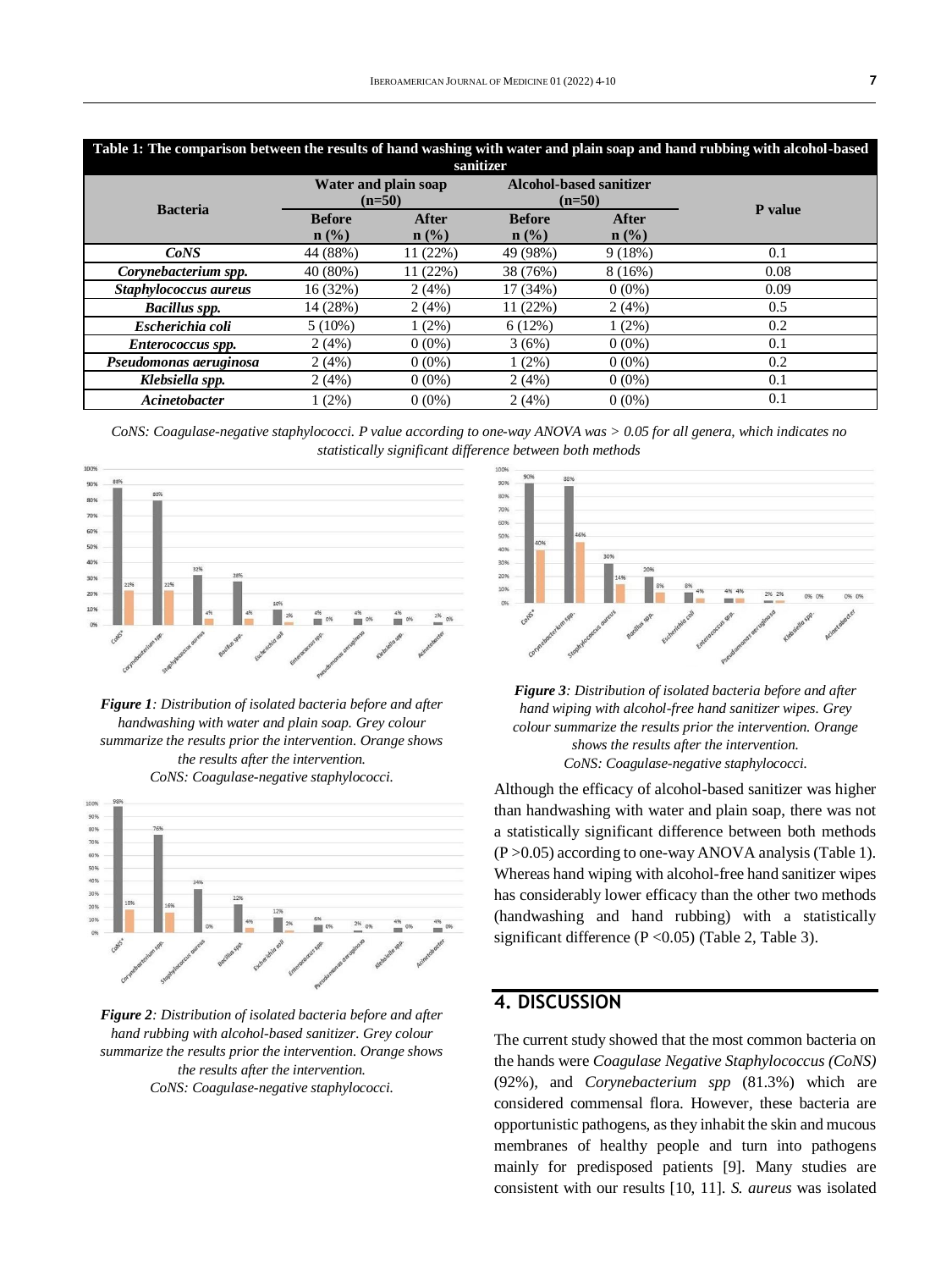from 32% of participants. Although they are a part of the normal skin flora, they are the leading pathogen of skin and soft tissue infections and can cause serious infections such as endocarditis and septicemia when reaching the blood [12, 13].

chemicals [20]. This recommendation was supported by a systematic review in 2016 about the usage of hand sanitizers in settings of food preparation and suggested that handwashing with water and soap is more effective than alternative methods [21]. On the other hand, Abaza et al

| Table 2: The comparison between the results of hand washing with water and plain soap and hand wiping with alcohol-free<br>hand sanitizer wipes |                                  |                         |                                            |                         |                          |
|-------------------------------------------------------------------------------------------------------------------------------------------------|----------------------------------|-------------------------|--------------------------------------------|-------------------------|--------------------------|
| <b>Bacteria</b>                                                                                                                                 | Water and plain soap<br>$(n=50)$ |                         | <b>Alcohol-based sanitizer</b><br>$(n=50)$ |                         | <b>P</b> value           |
|                                                                                                                                                 | <b>Before</b><br>$n$ (%)         | <b>After</b><br>$n$ (%) | <b>Before</b><br>$n$ (%)                   | <b>After</b><br>$n$ (%) |                          |
| CoNS                                                                                                                                            | 44 (88%)                         | 11(22%)                 | 45 (90%)                                   | 20(40%)                 | 0.001                    |
| Corynebacterium spp.                                                                                                                            | 40(80%)                          | 11(22%)                 | 44 (88%)                                   | 23 (46%)                | 0.01                     |
| Staphylococcus aureus                                                                                                                           | 16(32%)                          | 2(4%)                   | 15 (30%)                                   | 7(14%)                  | 0.01                     |
| <b>Bacillus spp.</b>                                                                                                                            | 14 (28%)                         | 2(4%)                   | 10(20%)                                    | 4(8%)                   | 0.02                     |
| Escherichia coli                                                                                                                                | $5(10\%)$                        | $1(2\%)$                | 4(8%)                                      | 2(4%)                   | 0.02                     |
| Enterococcus spp.                                                                                                                               | 2(4%)                            | $0(0\%)$                | 2(4%)                                      | 2(4%)                   | 0.04                     |
| Pseudomonas aeruginosa                                                                                                                          | 2(4%)                            | $0(0\%)$                | $1(2\%)$                                   | $1(2\%)$                | 0.04                     |
| Klebsiella spp.                                                                                                                                 | 2(4%)                            | $0(0\%)$                | $0(0\%)$                                   | $0(0\%)$                | $\overline{\phantom{a}}$ |
| Acinetobacter                                                                                                                                   | $1(2\%)$                         | $0(0\%)$                | $0(0\%)$                                   | $0(0\%)$                |                          |

*CoNS: Coagulase-negative staphylococci. P value according to one-way ANOVA was > 0.05 for all genera, which indicates no statistically significant difference between both methods*

Other bacteria appeared on the participants' hands that are involved in community-acquired infection, for example, *E. coli* that have been identified as one of the most pathogens responsible for diarrhea especially in developing countries, and used as an indicator of fecal-water contamination [14]. In the current study, 10% of participants harbored *E. coli*, whereas just 2.6%, 2.6%, and 2% of participants had *Pseudomonas aeruginosa, Klebsiella spp*., and *Acinetobacter spp*. respectively on their hands. These bacteria associate with an opportunistic infection that varies from localized infections of the skin to life-threatening systemic disease, as it is very easy for these bacteria to find their way to the gastrointestinal and respiratory tracts when we contact our mouths and noses [15-17]. These rates are comparatively lower than the results of Kavitha and Ray et al studies [10, 18] and higher than Nasution's study [19], these differences are due to the difference in the compliance of hygiene practices. When the study is carried out among children who have low compliance as Ray et al study, the contamination increases [18], and when the study is carried out among medical staff who have high compliance like Nasution's study, the contamination decreases [19]. This fact confirms the importance of finding easy and effective methods of hand cleansing to ensure good compliance in the community leading to decrease infectious diseases transmission and their medical and economic burden.

Centers for Disease Control and Prevention (CDC) recommended washing hands with water and soap over hand sanitizers whenever possible due to the ability of handwashing to expel a wide spectrum of pathogens and

found the results of alcohol-based hand rub are much more efficient than handwashing with water and soap [22], this due to the study was conducted in the Intensive Care Unit (ICU) where the strains of bacteria are more resistant and need stronger antiseptic than normal washing by water and soap. Alcohol has many toxic effects and it is a non-specific antimicrobial by causing clumping of cell protein especially cell membrane leading to lose their function [23].

In the current study, we found the hand rubbing with an alcohol-based sanitizer was more efficacy than handwashing with water and plain soap but without statistically significant difference. That means both methods have the same efficacy, and this result is consistent with Nasution et al study [19].

Hand sanitizer wipes are a common method of hand cleaning especially among mothers who take care of young children. All the brands of alcohol-free hand sanitizer wipes in the market have an unknown concentration of ingredients particularly the antimicrobial agents, benzalkonium chloride (BAC) is the most antimicrobial ingredient in hand sanitizer wipes. The United States Food and Drug Administration (US FDA) classified BAC as a category III antiseptic ingredient for the lack of sufficient safety data [24]. The action of BAC depends on the concentration; it is used as a preservative by a concentration ranges from 0.004 to 0.01%, while the concentration of 0.15% is considered the optimum as antimicrobial [25]. The current study showed that hand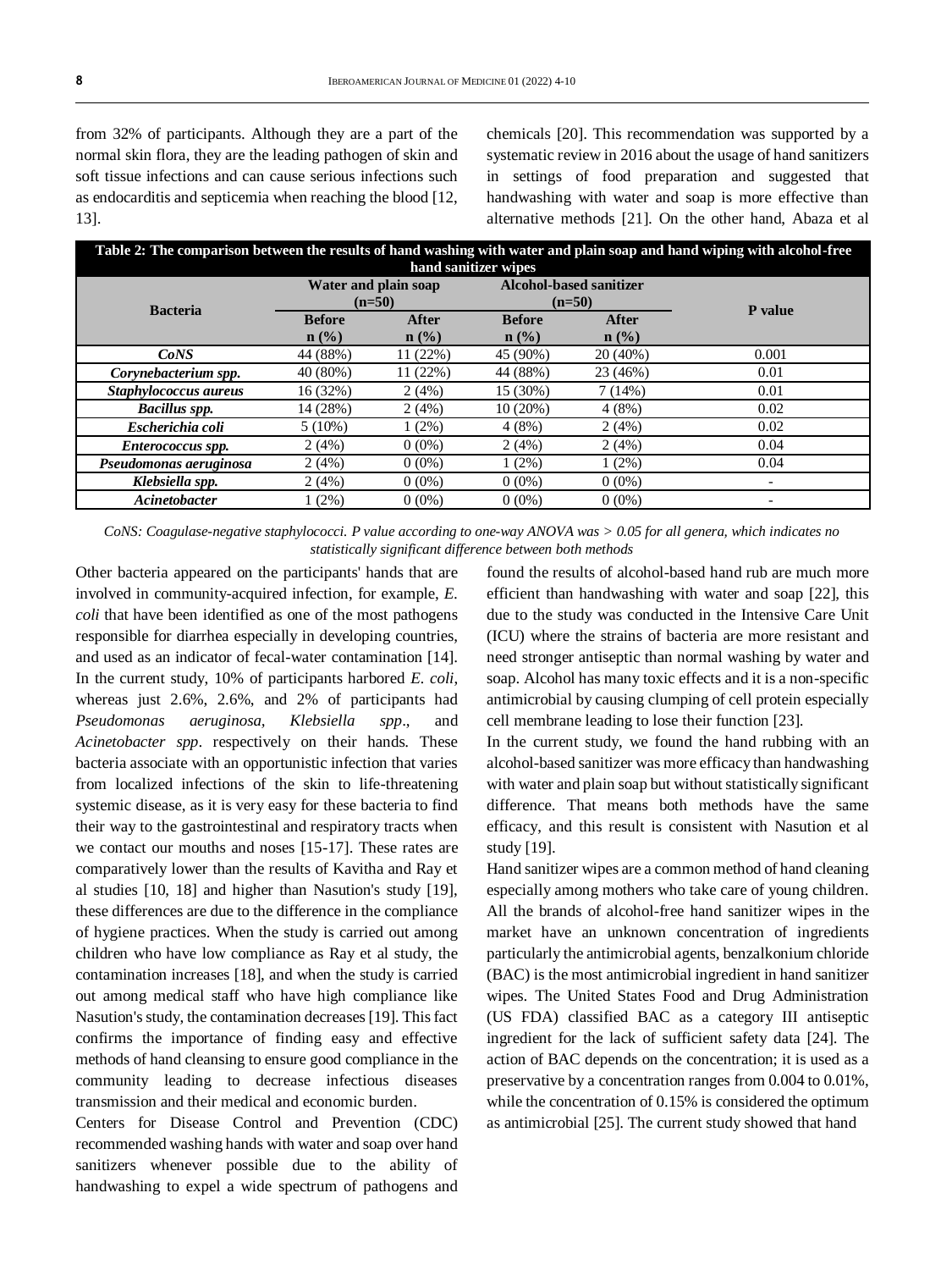| Table 3: The comparison between the results of hand rubbing with alcohol-based sanitizer and hand wiping with alcohol-free<br>hand sanitizer wipes |                                  |                         |                                            |                      |         |
|----------------------------------------------------------------------------------------------------------------------------------------------------|----------------------------------|-------------------------|--------------------------------------------|----------------------|---------|
| <b>Bacteria</b>                                                                                                                                    | Water and plain soap<br>$(n=50)$ |                         | <b>Alcohol-based sanitizer</b><br>$(n=50)$ |                      |         |
|                                                                                                                                                    | <b>Before</b><br>$n$ (%)         | <b>After</b><br>$n$ (%) | <b>Before</b><br>$n$ (%)                   | <b>After</b><br>n(%) | P value |
| CoNS                                                                                                                                               | 49 (98%)                         | 9(18%)                  | 45 (90%)                                   | 20 (40%)             | 0.03    |
| Corynebacterium spp.                                                                                                                               | 38 (76%)                         | 8(16%)                  | 44 (88%)                                   | 23 (46%)             | 0.09    |
| Staphylococcus aureus                                                                                                                              | 17 (34%)                         | $0(0\%)$                | 15 (30%)                                   | 7(14%)               | 0.04    |
| <b>Bacillus spp.</b>                                                                                                                               | 11 (22%)                         | 2(4%)                   | 10(20%)                                    | 4(8%)                | 0.03    |
| Escherichia coli                                                                                                                                   | 6(12%)                           | $1(2\%)$                | 4(8%)                                      | 2(4%)                | 0.03    |
| Enterococcus spp.                                                                                                                                  | 3(6%)                            | $0(0\%)$                | 2(4%)                                      | 2(4%)                | 0.001   |
| Pseudomonas aeruginosa                                                                                                                             | $1(2\%)$                         | $0(0\%)$                | $1(2\%)$                                   | $1(2\%)$             | 0.001   |
| Klebsiella spp.                                                                                                                                    | 2(4%)                            | $0(0\%)$                | $0(0\%)$                                   | $0(0\%)$             |         |
| Acinetobacter                                                                                                                                      | 2(4%)                            | $0(0\%)$                | $0(0\%)$                                   | $0(0\%)$             |         |

*CoNS: Coagulase-negative staphylococci. P value according to one-way ANOVA was > 0.05 for all genera, which indicates no statistically significant difference between both methods*

wiping with alcohol-free hand sanitizer wipes was less efficacy than handwashing with water and plain soap and hand rubbing with alcohol sanitizer in reducing isolated bacteria of the hand, and this difference was statistically significant (P<0.05), this result is consistent with Sickbert et al study [26]. Although BAC was approved as an antimicrobial in many studies [25, 27], this effect extremely depends on the proper preparation with proper concentration, which is maybe not achieved in many hand wipes industries.

The current study  $-$  to our knowledge- is the first one in Kurdistan-Iraq that evaluates the efficacy of hand wet wipes as an antiseptic agent, but it was limited to the antibacterial effect, further studies include the antiviral and antifungal activity should be conducted.

### **5. CONCLUSIONS**

The hand harbors a variety of normal flora and pathogenic bacteria that are involved in many community-acquired infections, these organisms could be removed by handwashing with water and plain soap, and when this method is unavailable or inconvenient, hand rubbing with alcohol-based sanitizer is an active alternative method. The efficacy of alcohol-free hand wipes as antiseptic is very limited, and the usage of them should be saved just for cleaning without disinfection unless the concentration of the antiseptic ingredient is clear and consistent with the global indication.

## **6. ACKNOWLEDGEMENTS**

To the undergraduate students of Knowledge University for

participating in samples collection.

### **7. CONFLICT OF INTERESTS**

The authors have no conflict of interest to declare. The authors declared that this study has received no financial support.

### **8. REFERENCES**

*1. Fredricks DN. Microbial ecology of human skin in health and disease. J Investig Dermatol Symp Proc. 2001;6(3):167-9. doi[: 10.1046/j.0022-](https://doi.org/10.1046/j.0022-202x.2001.00039.x) [202x.2001.00039.x.](https://doi.org/10.1046/j.0022-202x.2001.00039.x)*

*2. Best M, Neuhauser D. Ignaz Semmelweis and the birth of infection control. Qual Saf Health Care. 2004;13(3):233-4. doi[: 10.1136/qhc.13.3.233.](https://doi.org/10.1136/qhc.13.3.233)*

*3. Jefferson T, Del Mar C, Dooley L, Ferroni E, Al-Ansary LA, Bawazeer GA, et al. Physical interventions to interrupt or reduce the spread of respiratory viruses: systematic review. BMJ. 2009;339:b3675. doi[: 10.1136/bmj.b3675.](https://doi.org/10.1136/bmj.b3675)*

*4. World Health Organization. Guidelines on Core Components of Infection Prevention and Control Programmes at the National and Acute Health Care Facility Level. Available from[: https://www.who.int/gpsc/core-components.pdf](https://www.who.int/gpsc/core-components.pdf) (accessed July 2021).*

*5. Hoffmann M, Sendlhofer G, Gombotz V, Pregartner G, Zierler R, Schwarz C, et al. Hand hygiene compliance in intensive care units: An observational study. Int J Nurs Pract. 2020;26(2):e12789. doi[: 10.1111/ijn.12789.](https://doi.org/10.1111/ijn.12789)*

*6. O'Donoghue M, Ho JMC, Pittet D, Suen LKP. Acceptability and tolerability of alcohol-based hand hygiene products for elderly residents in long-term*